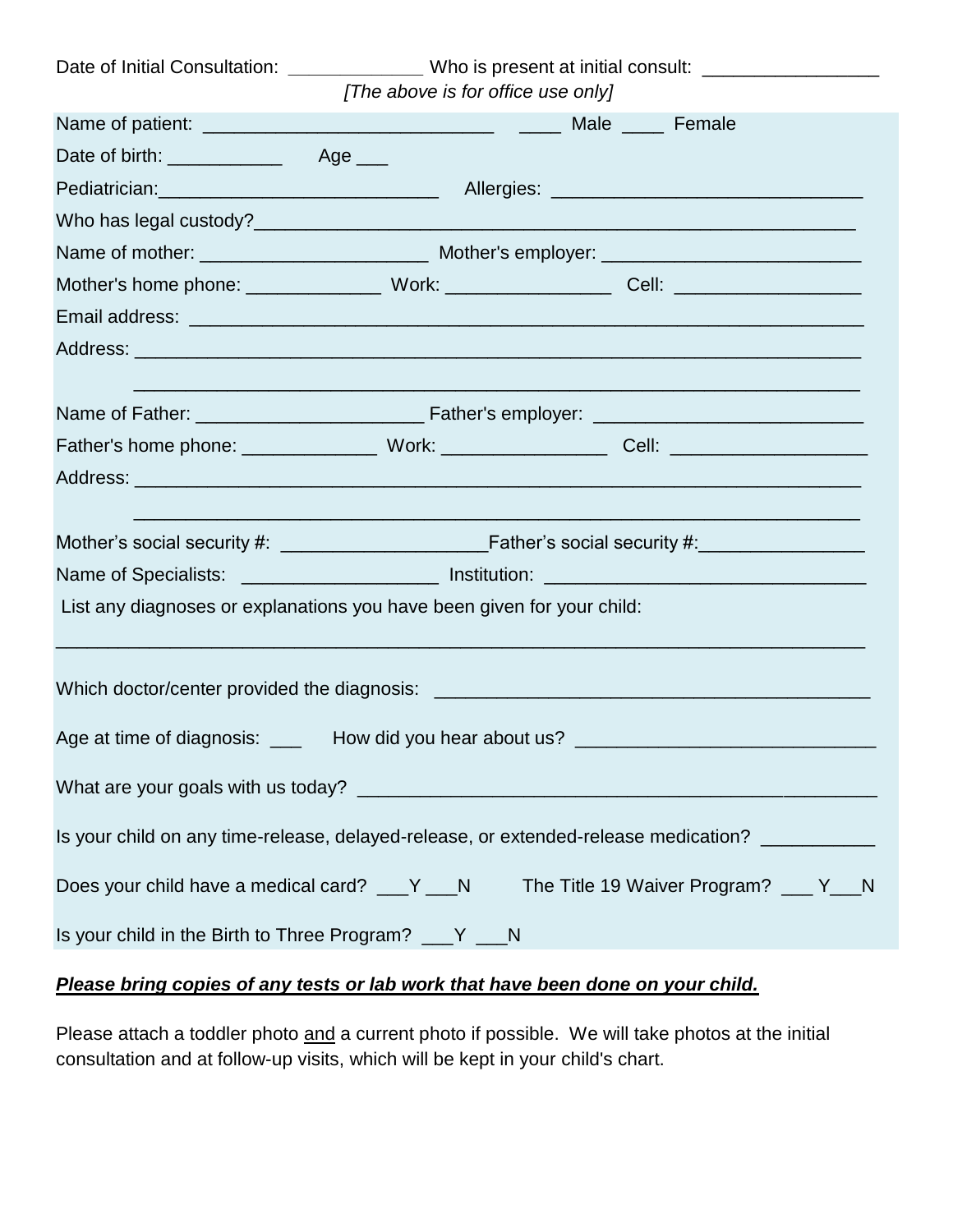## **A. Maternal Health**

- 1. Y N Is this your biological child? (*If no, please answer numbers 2-7 for the biological mother if you have the information, otherwise go on to Section B)*
- 2. Y<sub>\_\_</sub> N<sub>\_\_</sub> History of miscarriages. If yes, how many? \_\_\_\_\_
- 3. Number of silver dental fillings at time of pregnancy: \_\_\_\_\_\_
- 4. Y<sub>\_\_</sub> N\_\_ Did you have any new silver fillings put in, or any old ones repaired or removed during the pregnancy?
- 5. Y<sub>\_\_</sub> N\_\_ Did you receive any flu shots during the pregnancy? How many? \_\_\_\_\_
- 6. Y N Did you ever receive Rhogam shots? How many? \_\_\_\_\_
- 7. Mother's occupation before and during pregnancy:
- 8. During the pregnancy, did you use any: (all answers are kept confidential)
	- Y\_\_ N\_\_ Street Drugs Which ones: \_\_\_\_\_\_\_\_\_\_\_\_\_\_\_\_\_\_\_\_\_\_\_\_\_\_\_\_\_\_\_\_\_\_\_\_\_\_
	- Y\_\_ N\_\_ Alcohol How much and how often:\_\_\_\_\_\_\_\_\_\_\_\_\_\_\_\_\_\_\_\_\_\_\_\_\_\_\_\_\_\_\_\_\_
	- Y N Cigarettes How many packs a day?
	- Y\_\_ N\_\_ Prescription Drugs Which ones: \_\_\_\_\_\_\_\_\_\_\_\_\_\_\_\_\_\_\_\_\_\_\_\_\_\_\_\_\_\_\_\_\_\_
	- Y<sub>\_\_</sub> N\_\_ Were you on SSRI's? (for depression)

# **B. The Pregnancy**

- 1. Any problems with the pregnancy? Y N If yes, please describe:
- 2. Y<sub>\_</sub> N<sub>\_</sub> Any infections or antibiotics?
- 3. Y N Hospitalized during the pregnancy?
- 4. Y N Use of infertility drugs?
- 5. Y\_\_ N\_\_ In-vitro fertilization?

# **C. The Birth**

- 1. Vaginal \_\_C-Section\* \_\_VBAC
- 2. Y N Premature? If yes, how many weeks early?
- 3. Y N Were you given ptocin?
- 4. APGAR Scores  $\qquad$  /  $\qquad$  Or do you remember if they were they good or poor?
- 5. Birth weight: \_\_\_\_\_\_\_\_\_\_\_\_\_\_\_
- 6. Adverse Events \*

 \_\_\_\_\_\_\_\_\_\_\_\_\_\_\_\_\_\_\_\_\_\_\_\_\_\_\_\_\_\_\_\_\_\_\_\_\_\_\_\_\_\_\_\_\_\_\_\_\_\_\_\_\_\_\_\_ \_\_\_\_\_\_\_\_\_\_\_\_\_\_\_\_\_\_\_\_\_\_\_\_\_\_\_\_\_\_\_\_\_\_\_\_\_\_\_\_\_\_\_\_\_\_\_\_\_\_\_\_\_\_\_\_

- 7. Y N Did the baby receive any antibiotics at the hospital?
- 8. Y N Did the baby receive the Hepatitis B vaccine while in the hospital?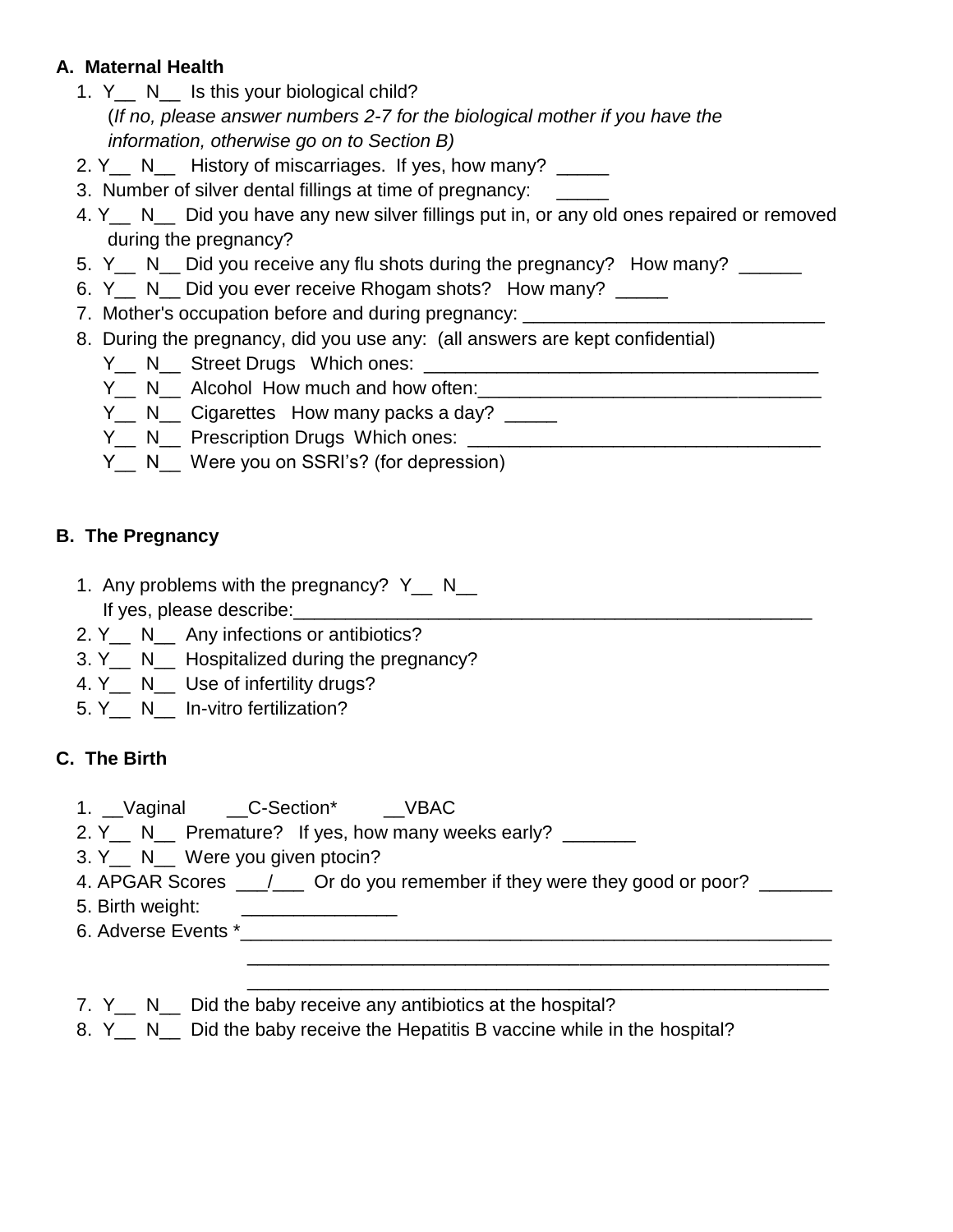| D. Infancy/Toddler Years Birth to 2 years of age (attach 2 photos if possible)               |
|----------------------------------------------------------------------------------------------|
|                                                                                              |
| 2. Y <sub>__</sub> N__ Bottle-fed?                                                           |
| 3. Y <sub>__</sub> N__ Difficulty latching on?                                               |
| 4. Y <sub>__</sub> N__ Difficulty swallowing?                                                |
| 5. Y <sub>_</sub> N_ Excessive drooling?                                                     |
| 6. Y <sub>__</sub> N__ Poor head control - "Floppy baby"? (Low muscle tone)                  |
| 7. Y N Colic reflux?                                                                         |
| 8. Y N Would "crash" when sick→got dehydrated or even hospitalized.                          |
| 9. Y <sub>__</sub> N__ Ear Infections? How many? ___ Were antibiotics given? Y_ N__          |
| 10. Y N Tubes in ears? Date:                                                                 |
| 11. Y <sub>__</sub> N__ History of thrush? (White overgrowth in mouth) How many times? ___   |
| 12. Y <sub>__</sub> N__ History of strep? How many times? ___ Antibiotics? Y_ N__            |
| 13. Y <sub>__</sub> N__ Sinus infections? How many times? ___ Antibiotics? Y_ N__            |
| 14. Y <sub>__</sub> N__ Seizures?                                                            |
| 15. Y <sub>__</sub> N__ Any vaccine reactions? Describe: _________________________________   |
| 16. Y _ N _ Any rashes or lumps/bumps at injection sites?                                    |
| 17. Y <sub>__</sub> _ N___ Any asthma/allergies/sensitivities? Describe: ___________________ |
|                                                                                              |
|                                                                                              |
| 19. Y <sub>__</sub> N__ Anal red ring/cracking/bleeding?                                     |
| 20. Describe his/her sleep habits as an infant and as a toddler:                             |

- $\overline{\phantom{a}}$  , and the contribution of the contribution of the contribution of the contribution of the contribution of the contribution of the contribution of the contribution of the contribution of the contribution of the
	- 21. Texture of feces (poop): \_\_ hard "rabbit pellets"
		- \_\_ enormous rock hard bowel movements
		- \_\_ formed, hard
		- \_\_ formed, soft (normal)
		- \_\_ "mashed potatoes"
		- \_\_ diarrhea
		- \_\_ diarrhea **and** constipation

 $\overline{\phantom{a}}$  , and the contribution of the contribution of the contribution of the contribution of the contribution of the contribution of the contribution of the contribution of the contribution of the contribution of the

- 22. How often were the bowel movements?
- 23. Y<sub>\_\_</sub> N\_\_ Did you have to give laxatives?
- 24. Y\_\_ N\_\_ Were the bowel movements very foul smelling?
- 25. Y<sub>\_</sub> N\_ Was he/she very gassy?
- 26. Y<sub>\_\_</sub> N\_\_ Was the gas very foul-smelling?
- 27. Y<sub>\_\_</sub> N\_\_ Caught a lot of colds as an infant?
- 28. List any surgeries or procedures, age 2 or younger: \_\_\_\_\_\_\_\_\_\_\_\_\_\_\_\_\_\_\_\_\_\_\_\_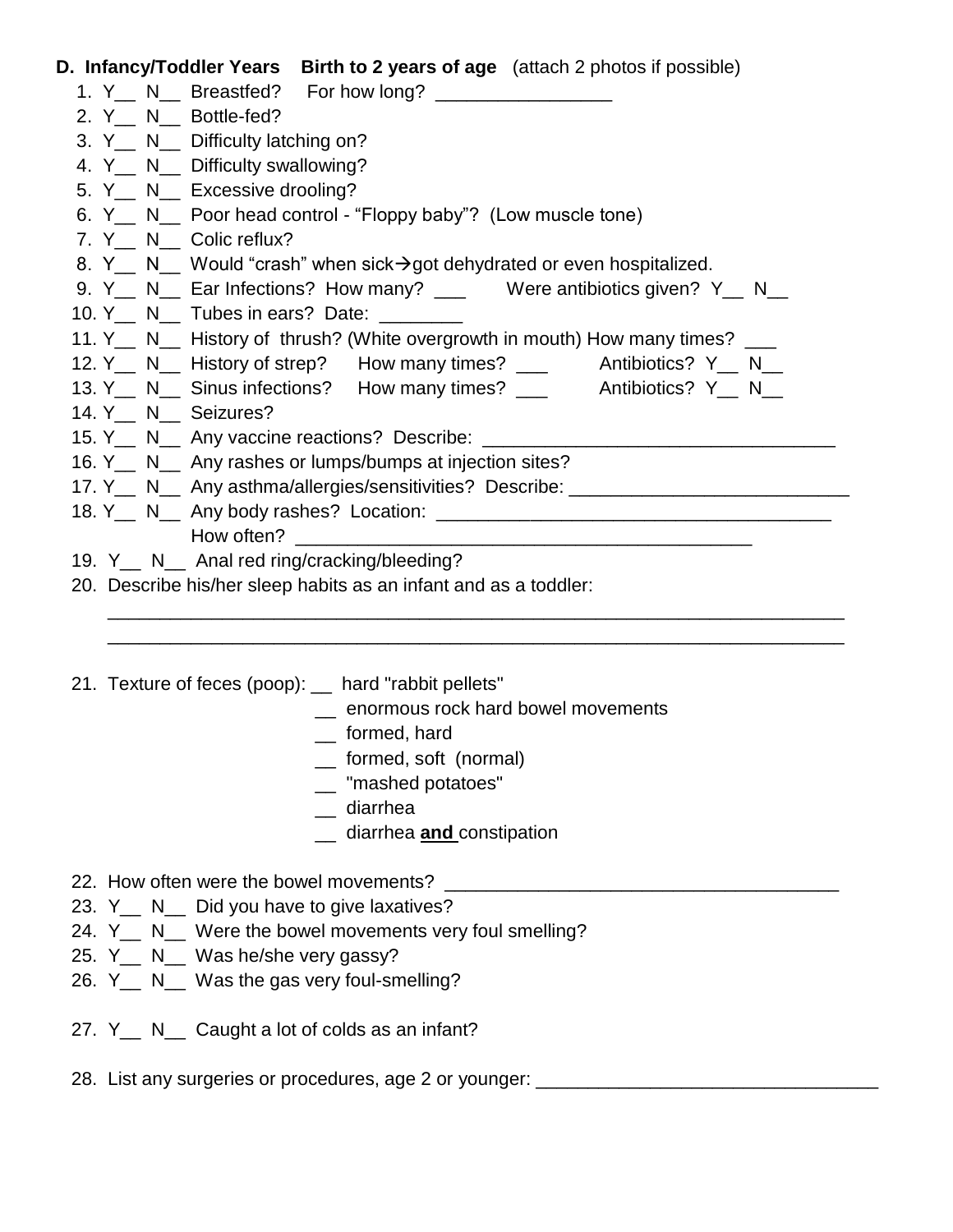#### 29. CDC's Developmental Health Watch (by 12 months) **Circle all that apply.**

- Does not crawl
- Drags one side of body while crawling (for over one month)
- Cannot stand when supported
- Does not search for objects that are hidden while he or she watches
- Says no single words ("mama" or "dada")
- Does not learn to use gestures, such as waving or shaking head
- Does not point to objects or pictures
- Experiences a dramatic loss of skills he or she once had.
- 30. CDC's Developmental Health Watch (by 24 months) **Circle all that apply.**
	- Cannot walk by 18 months
	- Fails to develop a mature heel-toe walking pattern after several months of walking, or walks only on his toes
	- Does not speak at least 15 words
	- Does not use two-word sentences by age 2
	- By 15 months, does not seem to know the function of common household objects (brush, telephone, bell, fork, spoon)
	- Does not imitate actions or words by the end of this period
	- Does not follow simple instructions by age 2
	- Cannot push a wheeled toy by age 2
	- Experiences a dramatic loss of skills he or she once had
- 31. Choose from the following three scenarios:
	- \_\_\_\_ Your child hit milestones and spoke on time, then abruptly changed and was "lost".
	- \_\_\_\_ Your child was never really right from birth, didn't hit milestones or speak on time.
	- Your child was developing normally, and then just hit a plateau. (no abrupt change)
	- Other:
- 32. Y N If your child had speech and then lost it at some point:
- Age when speech was lost: \_\_\_\_\_\_\_\_\_\_\_\_\_\_\_\_\_\_\_\_\_\_\_\_\_\_\_\_\_\_\_\_\_\_\_\_\_\_\_\_\_\_\_\_\_\_\_\_\_\_ Describe:
- 33. Please describe any illness, surgery, vaccines, antibiotics, etc. that occurred at the time of the speech loss:
- 34. If vaccine related, what happened?
- 35. Y\_\_ N\_\_ Was your baby ever accidently double vaccinated?
- 36. Y N Did you ever have to "catch up" on vaccinations?
- 37. Y\_\_ N\_\_ Good eye contact? Circle one: Excellent Good Fair Poor None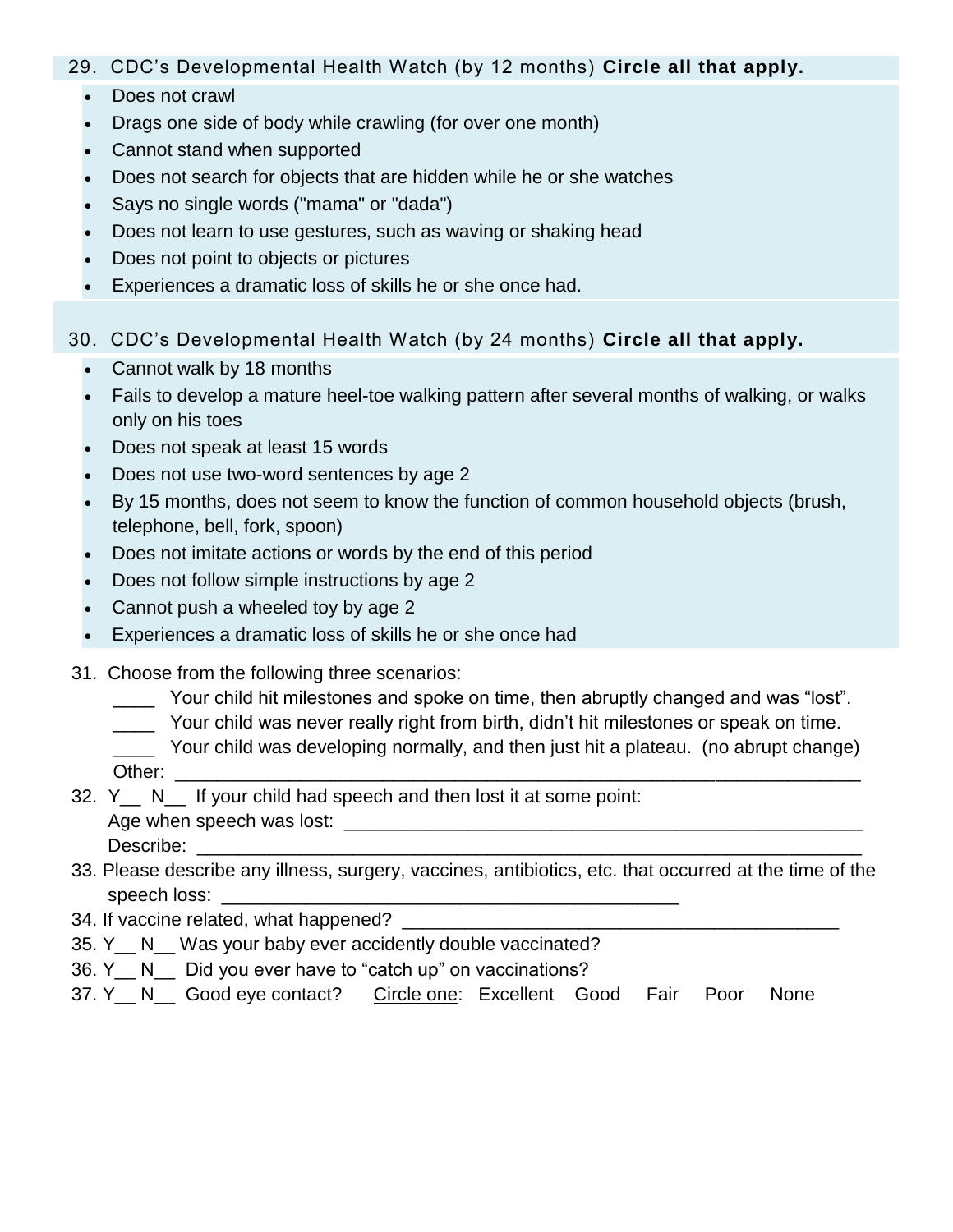## **E. Older childhood (2 years of age and up**)

- 1. Please check all that apply:
	- \_\_ Does your child speak now?
	- \_\_ Does your child understand what is being said to him?
	- Does he/she express needs and wants?
	- \_\_ Does he use "I want" statements?
	- \_\_ Will he/she go get items that you ask for?
	- \_\_ Does he answer by repeating your question?
	- \_\_ Does he/she initiate conversations?
- 2. Describe his speech: (Check all that apply.)
	- \_\_ 0 words, no noises
	- \_\_ 0 words, mumbles, makes some noises
	- \_\_ 1-2 words in a row
	- $\frac{1}{2}$  3-4 words in a row
	- \_\_ 1 sentence at a time
	- \_\_ 2-3 sentences in a row
	- \_\_ Many sentences in a row
	- \_\_ Language is highly developed, and appropriate
	- \_\_ A "wall" of one-way conversation, always talking, doesn't need you to answer
	- \_\_ Can sustain a back-and-forth conversation, not just reply to questions
- 3. How is your child doing in school?
- 4. Y<sub>\_</sub> N\_ Performs work on his/her grade level?
- 5. Y N Is your child in an Autism or Special Education class?
- 6. Y\_\_ N\_\_ Does your child hit, kick, bite, etc. other students or teachers?
- 7. How is your relationship with the school?

# **Vision Therapy Screening Section:**

- 8. Y N Good eye contact Circle one: Excellent Good Fair Poor None (1a)
- 9. Y N Finger stimming/flapping right in front of eyes
- 10. Y<sub>\_\_</sub> N\_\_ Does he or she do any sideways glancing?
- 11. Y<sub>\_\_</sub> N\_\_ Does he hold toys up very close to eyes, just above or to the side of eyes?
- 12. Y<sub>\_\_</sub> N\_\_ Head frequently tilted to one side?
- 13. Y\_\_ N\_\_ History of Lazy Eye? Which eye? Circle: R L
- 14. Y<sub>\_</sub> N\_ Are eyes crossed? (Strabismus)
- 15. Y\_\_ N\_\_ Large pupils
- 16. Y\_\_ N\_\_ Are gross motor skills poor? ( clumsy to run, jump, catch a ball) Is he/she hesitant to go up and down stairs? \_\_\_\_\_\_\_
- 17. Y<sub>\_\_</sub> N\_\_ Has had prism lenses or Vision Therapy? When? \_\_\_\_\_\_\_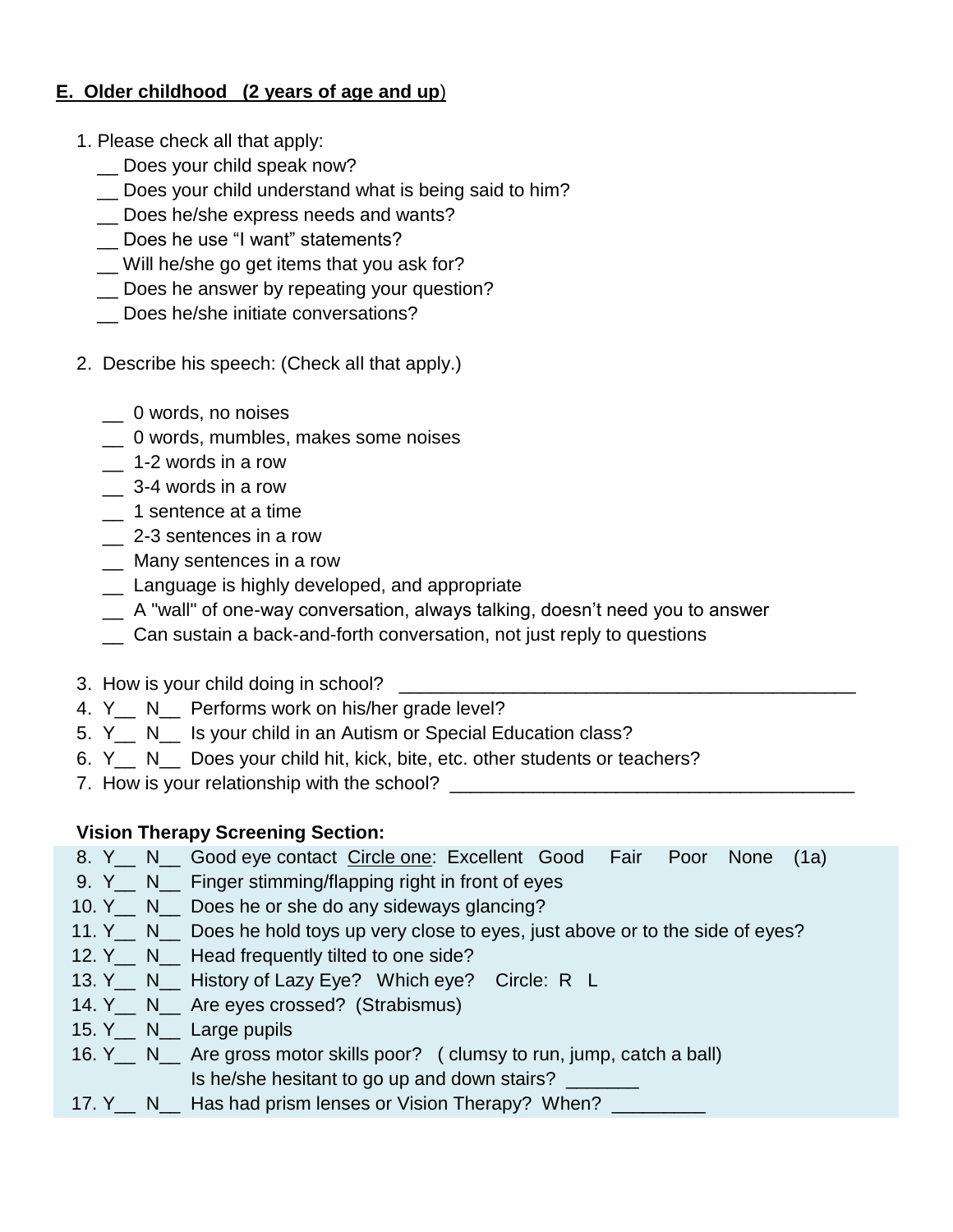#### **Sensory:**

- 18. Y\_\_ N\_\_ Any rocking, flapping, swinging, twirling?
	- Describe the stimming pattern: \_\_\_\_\_\_\_\_\_\_\_\_\_\_\_\_\_\_\_\_\_\_\_\_\_\_\_\_\_\_\_\_\_\_\_\_
- 19. Y<sub>\_\_</sub> N\_\_ Sensitive to noise/sounds Describe:
- 20. Y N Do textures of finger paints, Playdoh, etc. bother him/her?
- 21. Y<sub>\_</sub> N\_ Does it bother him /her to have their teeth brushed?
- 22. Y<sub>\_</sub> N\_ Sensitive to hot or cold foods
- 23. Y<sub>\_\_</sub> N\_\_ Sensitive to textures of food
- 24. Y<sub>\_\_</sub> N\_\_ Sensitive to smells
- 25. Y\_\_ N\_\_ Sensitive to light
- 26. Y N Do seams and tags on clothing bother him/her?
- 27. Y N Likes to be hugged or touched
- 28. Y N Is pressure calming? (Burrows under pillows, mattresses, blankets)
- 29. Y N Sensory seeker (Loves to swing, twirl, jump, textures no problem)
- 30. Y\_\_ N\_\_ Sensory avoider (avoids the playground equipment, textures are a problem)
- 31. Y\_\_ N\_\_ Does not like crowds

#### **GI - Immune - Yeast:**

- 32. Y\_\_ N\_\_ High pain tolerance
- Describe:
- 33. Y N Skin is very pale
- 34. Y\_\_ N\_\_ Dark under eye circles Circle: mild moderate very dark
- 35. Y\_\_ N\_\_ Lines that run from the inner corner of eye and cut down across the cheekbones (Malar festoons)
- 36. Y N Puffiness under lower lashes?
- 37. Y N Frequent runny nose/Seasonal allergies?
- 38. Y\_\_ N\_\_ Frequent, brief grabbing at penis or vaginal area, as if felt a sharp pain?
- 39. Y<sub>\_\_</sub> N\_\_ Cheeks and ears sometimes flush bright red for no reason (Not when exercising or has a fever, just at odd random times)
- 40. Y<sub>\_\_</sub> N<sub>\_\_</sub> Cheeks have bumpy red patches.
- 41. Y<sub>\_\_</sub> N<sub>\_\_</sub> Are there allergies or sensitivities? Please list:
	- Y N Does your child have food allergies?
- 42. Y<sub>\_\_</sub> N\_\_ Your child is hardly ever sick
- 43. Y\_\_ N\_\_ Your child has asthma
	- Y\_\_ N\_\_ Your child uses an inhaler
- 44. Y<sub>\_</sub> N\_ Eczema, rashes, hives (Circle all that apply)
- 45. Y<sub>\_\_</sub> N\_\_ Silly, "drunken" laughter that is inappropriate
- 46. Y<sub>\_\_</sub> N\_\_ Red ring right around the anus
- 47. Y<sub>\_\_</sub> N\_\_ Rectal or vaginal itching
- 48. Y<sub>\_\_</sub> N<sub>\_\_</sub> Cracking or peeling hands or feet
- 49. Y<sub>\_\_</sub> N<sub>\_\_</sub> Ridged, discolored nails or toenails
- 50. Y\_\_ N\_\_ Jock itch or athlete's foot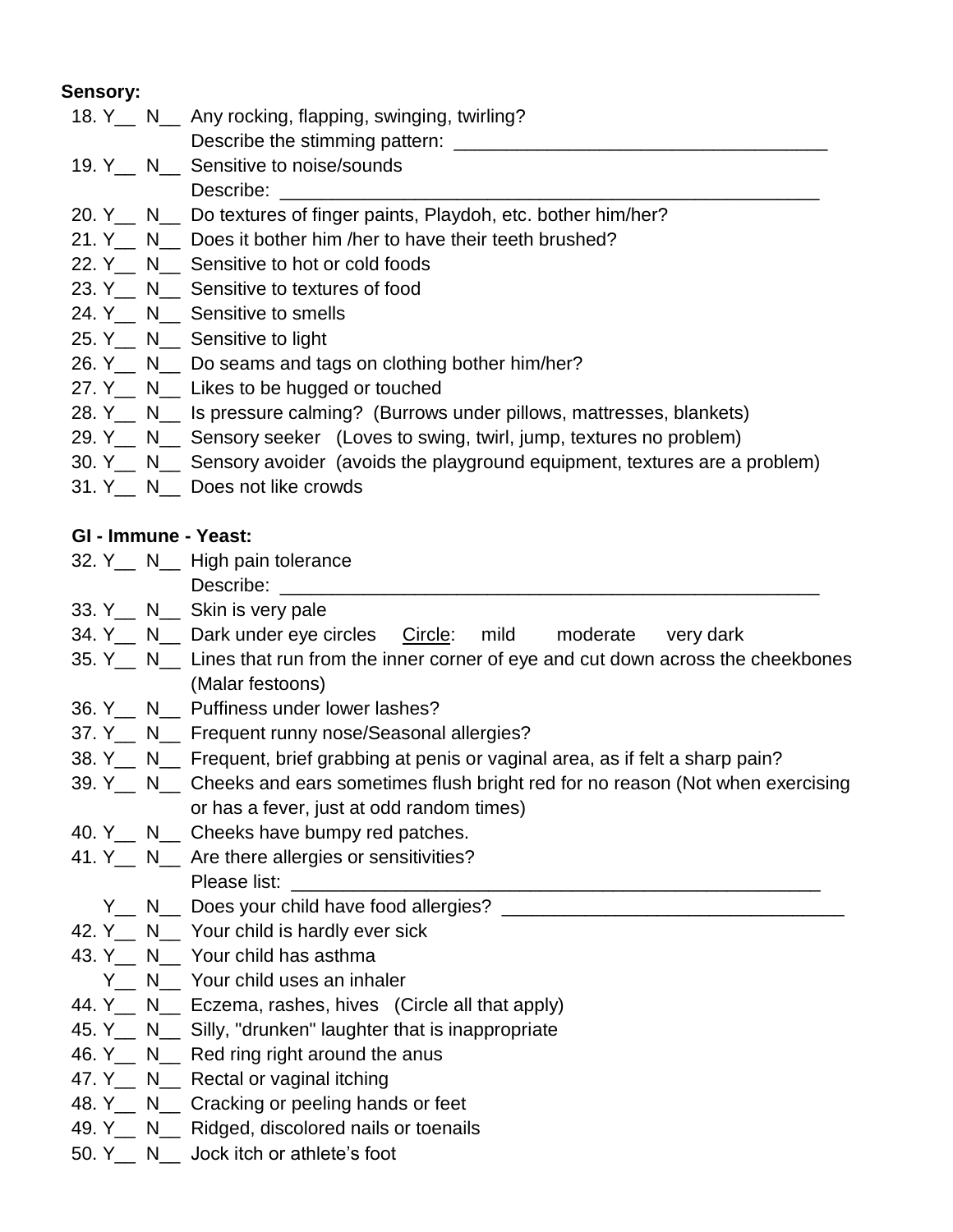#### 51. Check all that apply:

- \_\_\_ Wet hair smells funny or like a wet dog
- \_\_\_ Scalp is crusty or flaky?
- Dry flaky skin around the ears, eyebrows or nose?
- Persistent cradle cap
- 52. Y\_\_ N\_\_ Does he or she have geographic tongue? (map-like)
- 53. Y<sub>\_\_</sub> N\_\_ Any toe-walking?
- 54. Y<sub>\_\_</sub> N\_\_ Sinus infections How many? \_\_\_ Antibiotics: Y\_ N\_\_
- 55. Y<sub>\_\_</sub> N\_\_ Ear infections over the age of 2?  $Y_$ <sub>\_</sub> N\_\_ How many? \_\_\_\_
- 56. Y N Do any smokers live in the home?
- 57. Y N Frequent colds, seems to catch everything
- 58. Y N Does your child seem less autistic when they have a fever?
- 59. Y N Strep infections How many?
- 60. Y<sub>\_\_</sub> N\_\_ Warts. If yes, how many?  $\frac{$
- 61. Y\_\_ N\_\_ Molluscum contagiosum
- 62. Y\_\_ N\_\_ Cold sores (fever blisters)
- 63. Y<sub>\_\_</sub> N\_\_ Urinary tract or kidney infections? How many? \_\_
- 64. Y<sub>\_</sub> N\_ Frequently grabs penis or vaginal area?
- 65. Y\_\_ N\_\_ Eye-poking behavior?
- 66. \_\_\_\_\_\_ How many rounds of antibiotics has your child had in their entire life?
- 67. Y\_\_ N\_\_ Spaced out, foggy, in a different world
- 68. Y N Cravings for desserts and sugary foods
- 69. Y\_\_ N\_\_ Depression or irritability
- 70. Y<sub>\_\_</sub> N\_\_ Tics (involuntary movements or noises, not stimming) \_\_Motor \_\_ Vocal
- 71. Y<sub>\_\_</sub> N\_\_ Repeated blinking, snorting, coughing. Circle all that apply.
- 72. Y<sub>\_\_</sub> N\_\_ Self-biting or picking at skin

73. Y<sub>\_\_</sub> N\_\_ Has rigid, inflexible routines

 Routines are functional (Useful but rigid routines) \_\_\_\_\_\_ Routines are non-functional. (Strange obsessive/compulsive type) \_\_\_\_\_\_

#### 74. **Mitochondrial screening section:**

- Y N Poor muscle tone
- Y N Curved back, "C" shape when sitting
- Y\_\_ N\_\_ Difficulty knowing self in space
- Y<sub>\_\_</sub> N\_\_ Tires easily
- Y<sub>\_\_</sub> N\_\_ Eye-hand coordination is poor
- Y<sub>\_\_</sub> N<sub>\_\_</sub> Joints are hyper-flexible
- Y<sub>\_\_</sub> N\_\_ Expressive and Receptive speech is poor
- Y\_\_ N\_\_ "Crashes" when they get sick  $\rightarrow$  gets dehydrated or even hospitalized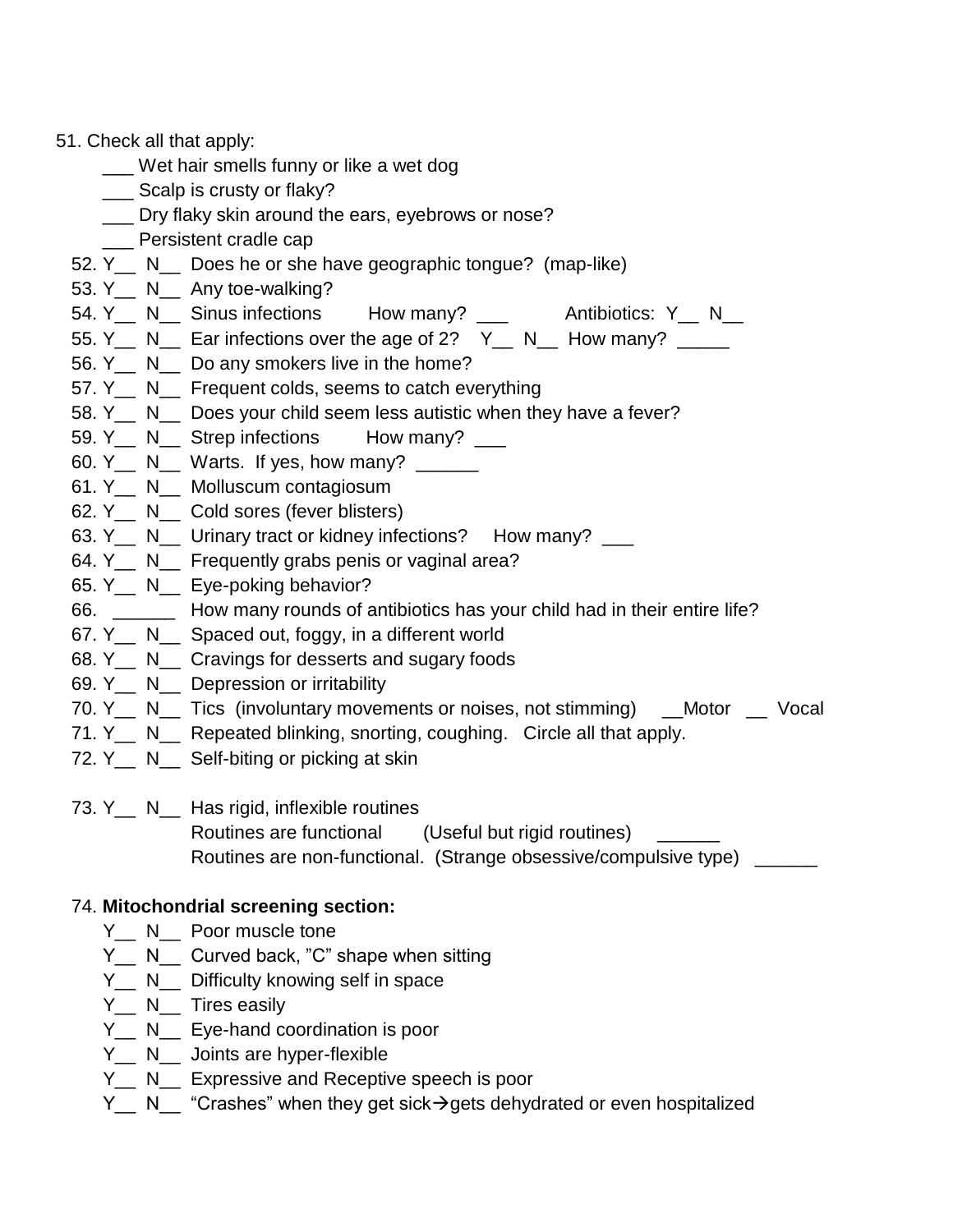- 75. Y\_\_ N\_\_ Opens and closes doors, or sliding doors, for long periods of time
- 76. Y<sub>\_\_</sub> N<sub>\_\_</sub> Plays with parts of toys, not the whole toy (spins the wheels, but doesn't play trains)
- 77. Y<sub>\_</sub> N\_ Stares at fans
- 78. Y<sub>\_\_</sub> N\_\_ Fine motor skills are poor (writing letters, eg.)
- 79. Y<sub>\_\_</sub> N\_\_ Meticulously lines up or stacks toys
- 80. Y<sub>\_\_</sub> N\_\_ Parallel play (plays near other children, not with them)
- 81. Y N Has imaginary play (makes up storylines, makes car noises, etc)
- 82. Y<sub>\_\_</sub> N\_\_ Repeats stories he/she has heard on TV (scripting)
- 83. Y<sub>\_\_</sub> N\_\_ Echoes or repeats what you say
- 84. Y<sub>\_\_</sub> N\_\_ Repeats some words or phrases over and over all day
- 85. Y<sub>\_\_</sub> N\_\_ Speaks in a mechanical voice
- 86. Y N Speaks in a singsong voice
- 87. Mental status, to the best of your knowledge
	- \_\_ Normal
	- \_\_ Above average
	- \_\_ Mental impairment suspected
- 88. Y<sub>\_\_</sub> N\_\_ Gets obsessed about certain topics, toys, videos, etc
- 89. Y<sub>\_\_</sub> N<sub>\_\_</sub> Concrete thinking (does not understand slang phrases)
- 90. Y\_\_ N\_\_ Has a sense of humor
- Y N Does not get jokes
- 91. Y N Aggression/Destruction. Describe: <u>equal</u>
- 92. Y<sub>\_\_</sub> N\_\_ Hyperactivity
	- Diagnosis of ADD or ADHD?
- 93. Y N Depression
- 94. Y N Anxiety
- 95. Y<sub>\_\_</sub> N<sub>\_\_</sub> History of being sexually, physically or verbally abused (Circle)
- 96. Current sleep habits: (check all that apply) Usual Bedtime: \_\_\_\_\_\_\_\_\_\_

Wake-up Time: \_\_\_\_\_\_\_\_\_\_

- \_\_ Falls asleep easily
- \_\_ Difficulty falling asleep
- \_\_ Once asleep, stays asleep all night and body is peaceful and calm
- \_\_ Stays asleep all night but body is restless, tosses and turns (covers all torn up)
- \_\_ Awakens only once or so a night, every night, goes right back to sleep
- \_\_ Frequent night awakenings, does not go back to sleep easily
- \_\_ Not unusual to "be up for the day" at extremely early hour, e.g. 2 or 3 a.m.
- $\_\_$  Other, describe
- \_\_ Sleeps in own bed
- \_\_ Sleeps with parents
- \_\_ Sleeps more than normal
- \_\_ Sleeps less than normal
- 97. Y<sub>\_\_</sub> N\_\_ Moans or cries in his/her sleep
- 98. Y<sub>\_\_</sub> N\_\_ Do they sweat at night?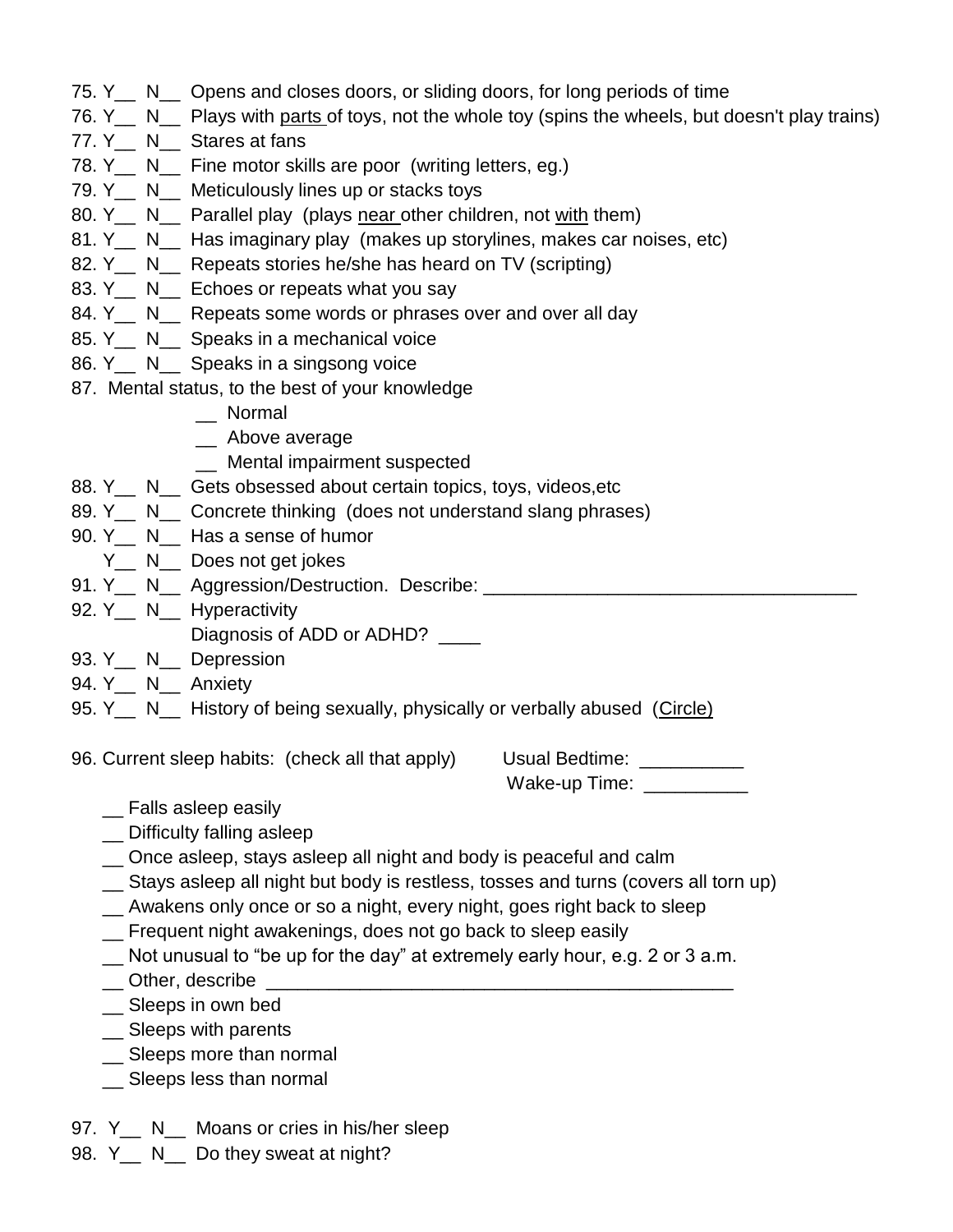| 99. Y N |  |  | _ Do they have funny body odors at night? |  |  |  |  |
|---------|--|--|-------------------------------------------|--|--|--|--|
|---------|--|--|-------------------------------------------|--|--|--|--|

100. How many caffeinated drinks are consumed each day? \_\_\_\_\_\_

| 101. Y N Do you give any supplements or prescriptions to help him/her sleep? |  |  |  |  |  |
|------------------------------------------------------------------------------|--|--|--|--|--|
| Please list:                                                                 |  |  |  |  |  |
| What happens without the medications?                                        |  |  |  |  |  |

# 102. Foods that your child eats:

| & Fruits     | Vegetables: _______________________<br>Dairy: _______________________                                                                                                                                                                                       |  |  |  |
|--------------|-------------------------------------------------------------------------------------------------------------------------------------------------------------------------------------------------------------------------------------------------------------|--|--|--|
|              | <u> 1980 - Jan James James Jan James James James James James James James James James James James James James Jam</u><br><u> 1989 - Johann Stein, mars an deus an deus Amerikaansk kommunister (</u><br><u> 1989 - Johann John Stone, mars et al. (1989)</u> |  |  |  |
| Meats:       | Snacks: _______________________<br><u> 1990 - Johann John Stone, mars et al. (</u><br><u> 1989 - Johann John Stein, mars an de Frankryk († 1958)</u><br><u> 1989 - Johann John Stone, mars eta biztanleria (h. 1989).</u>                                   |  |  |  |
|              | <u> 1989 - Johann Stoff, amerikansk politiker (d. 1989)</u>                                                                                                                                                                                                 |  |  |  |
|              | 103. Y <sub>__</sub> N__ Does your child consume diet foods and drinks?                                                                                                                                                                                     |  |  |  |
|              | 104. Y <sub>__</sub> N__ Is your child a picky eater?                                                                                                                                                                                                       |  |  |  |
|              | 105. Which foods does he/she crave or want every day? __________________________                                                                                                                                                                            |  |  |  |
|              | 106. If your child were on a desert island, which 3 foods would he take with him?                                                                                                                                                                           |  |  |  |
|              | 107. Y N Drinks a lot of cow's milk. (white/chocolate/strawberry) # of glasses/day:<br>How much would he/she drink if you let him have all he wanted?                                                                                                       |  |  |  |
|              | 108. Y <sub>__</sub> N__ Ever been on the Gluten-free/Casein-free Diet For how long?___<br>Was it done strictly? _____<br>What happened?                                                                                                                    |  |  |  |
| 109. Y<br>N. | Any other diets? (Specific Carbohydrate, Feingold Diet, Low Oxalate Diet)                                                                                                                                                                                   |  |  |  |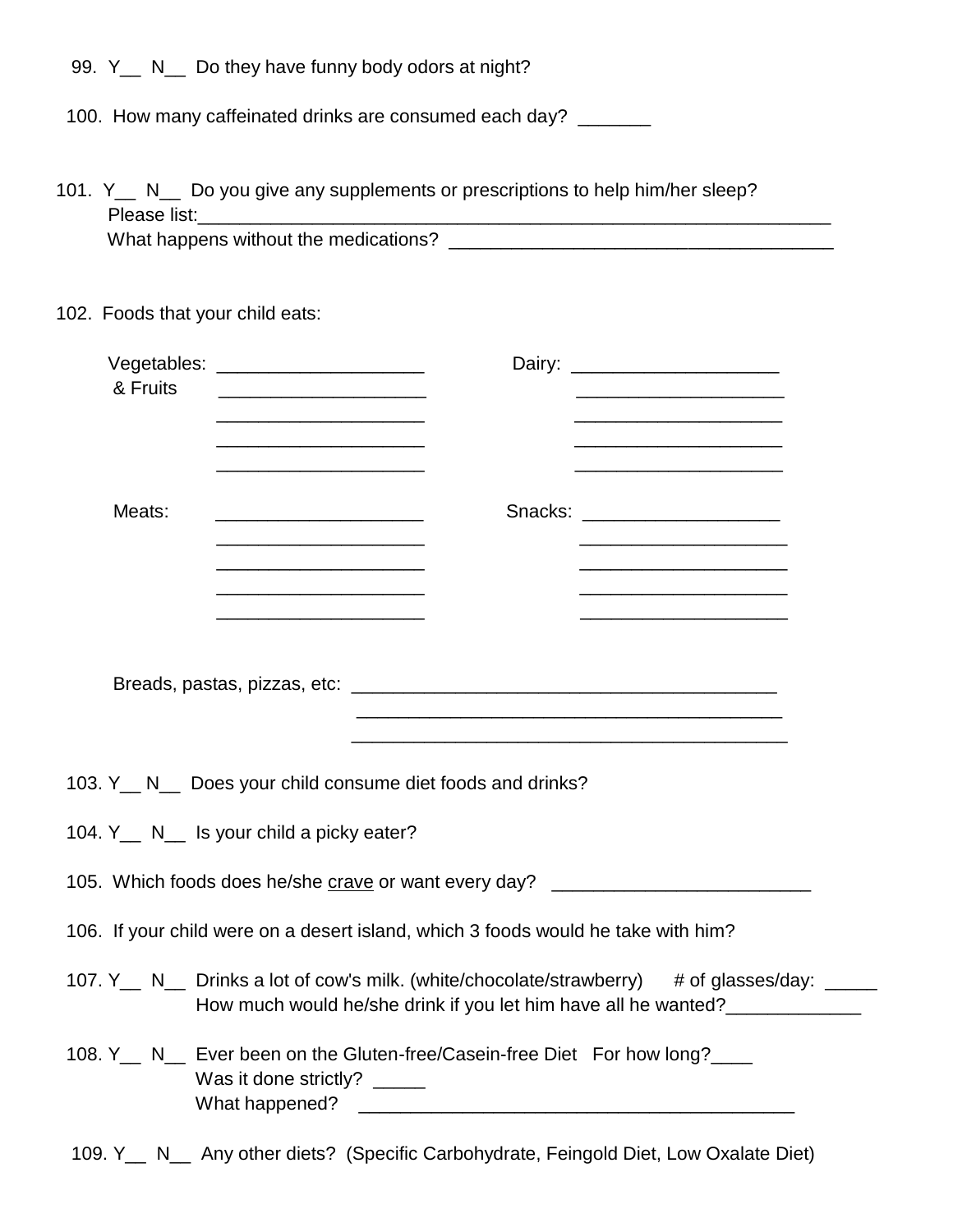110. Using the following chart, describe your child's stools: **Circle all that apply**.



Check all that apply:

- \_\_ enormous bowel movements
- \_\_ Diarrhea **and** constipation
- \_\_ Don't know, don't go in with him/her anymore
- \_\_ Undigested food present in stools
- \_\_ Mucus in the stools
- \_\_ Sandy or gritty-looking stools
- \_\_ Sticky stools, or child has trouble cleaning self after BM, uses too much paper
- 111. Y<sub>\_\_</sub> N\_\_ Do you give any enemas, suppositories, laxatives, etc?
- 112. Y<sub>\_\_</sub> N\_\_ Does your child have to crouch/perch on the toilet seat to have a bowel movement?
- 113. How often does he or she have a bowel movement?
- 114. Y<sub>\_\_</sub> N\_\_ Is it very foul smelling?
- 115. Y<sub>\_\_</sub> N\_\_ Is there lots of gassiness?
- 116. Y<sub>\_\_</sub> N\_\_ Foul-smelling gas?
- 117. What does his/her breath smell like? \_\_ not bad
	-
	- \_\_ like freshly baked bread
	- \_\_ stinky, bad
	- \_\_ just like poop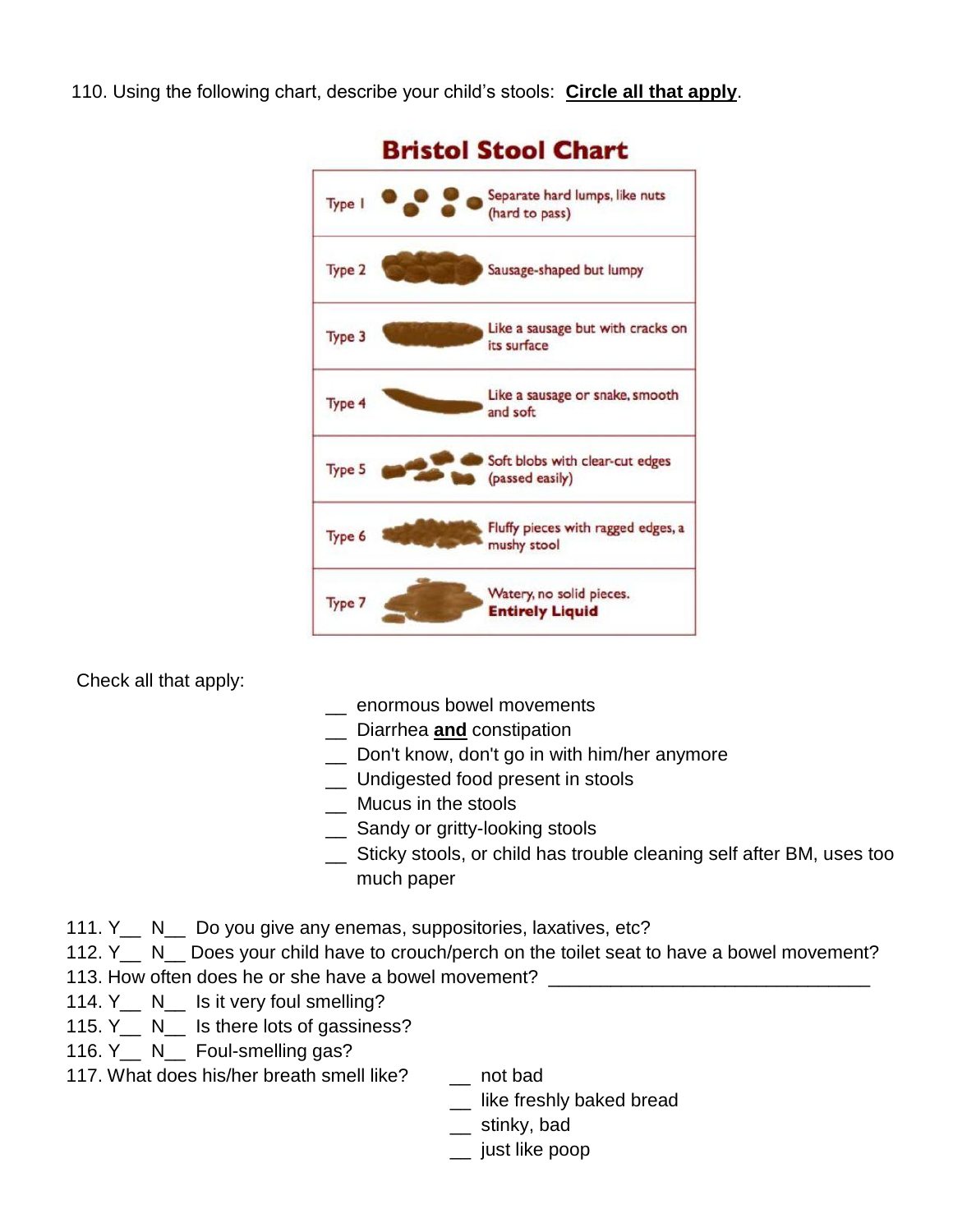- 118. Y<sub>\_\_</sub> N\_\_ Abdominal bloating?
- 119. Y<sub>\_\_</sub> N\_\_ Does he/she drape their tummy or lean over tables, chairs, or arms of couches?
- 120. Y<sub>\_\_</sub> N\_\_ Presses tummy up against the edges of tables or stands?
- 121. Y N Self-injuring behavior Only when angry Random, no reason
- Y N Eye poking behavior? (Needs calcium)
- 122. Y<sub>\_</sub> N\_ Random sadness or crying, or unexplained tantrums
- 123. Y N Head-banging Chily when angry All Random, no reason
- 124. Y<sub>\_\_</sub> N\_\_ Has inflammation of the esophagus, stomach or intestinal tract How was this confirmed? \_\_\_\_\_\_\_\_\_\_\_\_\_\_\_\_\_\_\_\_\_\_\_\_\_\_\_\_\_\_\_\_\_\_\_\_\_\_\_\_

#### **Reflux screening section:**

- 125. Y\_\_ N\_\_ Has known reflux
	- Y N Swallows or clears throat frequently
	- Y<sub>\_\_</sub> N<sub>\_\_</sub> Facial grimacing
	- Y<sub>\_\_</sub> N<sub>\_\_</sub> Gritting teeth
	- Y<sub>\_\_</sub> N<sub>\_\_</sub> Wincing
	- Y<sub>\_\_</sub> N<sub>\_\_</sub> Sighing, groaning
	- Y N Burping
	- Y N Pacing around the house, hyperactive, jumping up and down
	- Y N Puts off going to sleep
	- Y<sub>\_\_</sub> N<sub>\_\_</sub> Frequent waking at night
	- Y N Falls asleep propped up in bed, propped up on couch, or bent over a pillow

# 126. Y\_\_ N\_\_ Staring spells

127. Y\_\_ N\_\_ Seizures

 Type of seizures: \_\_\_\_\_\_\_\_\_\_\_\_\_\_\_\_\_\_\_\_\_\_\_\_\_\_\_\_\_\_\_\_\_\_\_\_\_\_\_\_\_\_\_\_\_\_ Frequency of seizures: \_\_\_\_\_\_\_\_\_\_\_\_\_\_\_\_\_\_\_\_\_\_\_\_\_\_\_\_\_\_\_\_\_\_\_\_\_\_\_\_\_

Date of last seizure: \_\_\_\_\_\_\_\_\_\_\_\_\_\_\_\_\_\_\_\_\_\_\_\_\_\_\_\_\_\_\_\_\_\_\_\_\_\_\_\_\_\_\_\_

Do you carry the Diastat suppository? \_\_\_Y \_\_N

#### 128. Signs of zinc deficiency:

- Y<sub>\_\_</sub> N<sub>\_\_</sub> Has white dots or lines on fingernails
- Y<sub>\_\_</sub> N<sub>\_\_</sub> Acne/sparse hair/psoriasis
- Y<sub>\_\_</sub> N<sub>\_\_</sub> Canker sores
- Y<sub>\_\_</sub> N<sub>\_\_</sub> Chews on toys, objects, clothing

#### 129. Signs of an essential fatty acid deficiency:

- Y N Keratosis pilaris
- Y<sub>\_\_</sub> N\_\_ Dry, coarse hair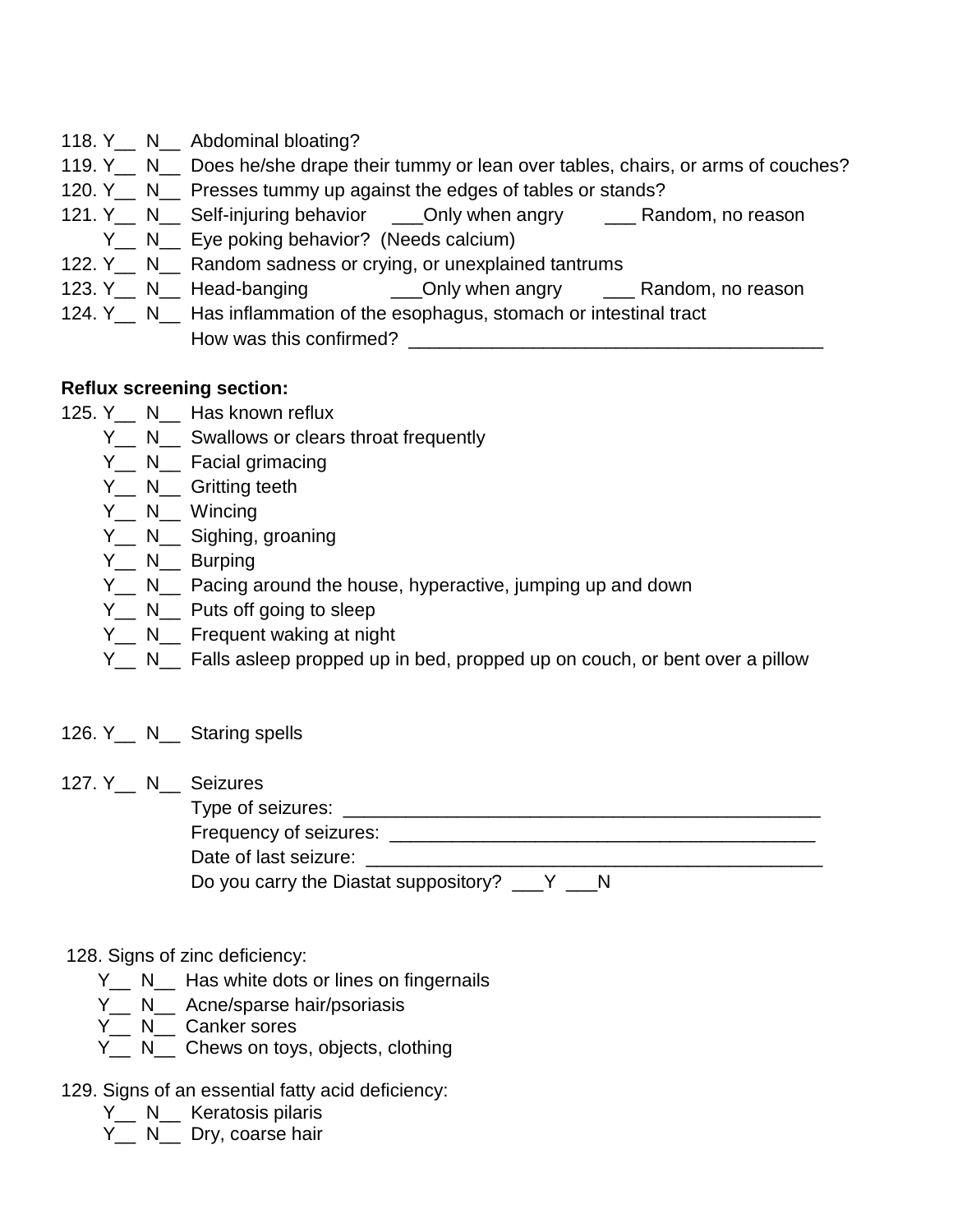- 130. Signs of a magnesium deficiency:
	- Y\_\_ N\_\_ Muscle twitches/tingling
	- $Y_{-}$  N<sub>--</sub> Sighing
	- Y<sub>\_\_</sub> N\_\_ Salt craving
	- Y\_\_ N\_\_ Chews on toys, objects, clothing
- 131. Y\_\_ N\_\_ Eats inedible things (pica)
- 132. Y<sub>\_\_</sub> N\_\_ Does he/she grind her teeth at night?
- 133. Y<sub>\_\_</sub> N\_\_ Are there pets in the home now? Describe: \_\_\_\_\_\_\_\_\_\_\_\_\_\_\_\_\_\_\_\_\_\_\_\_ Are they indoor or outdoor pets?: \_\_\_\_\_\_\_\_\_\_\_\_\_\_\_\_\_\_\_\_\_\_\_\_\_\_\_\_\_\_\_\_\_\_\_ Were there pets around when your child was a baby?
- 134. Y<sub>\_\_</sub> N\_\_ Spotting of feces in underwear
- 135. Y\_\_ N\_\_ Potty-trained At what age?\_\_\_\_
- 136. Y\_\_ N\_\_ Stays dry at night
- 137. Y<sub>\_\_</sub> N\_\_ Seems to urinate excessively

138. List any therapies your child has now or in the past:

| Speech               | Son Rise                                     |
|----------------------|----------------------------------------------|
| ___ Physical Therapy | <b>Vision Therapy</b>                        |
| _Occupational        | <b>Social Skills</b>                         |
| ABA                  | Sensory Integration                          |
| Counseling           | Light Therapy                                |
| __ Anger Management  | <b>Music Therapy</b>                         |
| Floor Time           | Listening therapy                            |
| Other                | <b>Relationship Development Intervention</b> |
|                      |                                              |

**Which therapies help the most?** \_\_\_\_\_\_\_\_\_\_\_\_\_\_\_\_\_\_\_\_\_\_\_\_\_\_\_\_\_\_\_\_\_\_\_\_\_

139. How many homes does the child live in, or divide his/her time between? \_\_\_\_

If more than one home, will both homes be cooperative with treatment plans? \_\_\_\_

|  |  |  |  |  | 140. Who lives in the home? |
|--|--|--|--|--|-----------------------------|
|--|--|--|--|--|-----------------------------|

| Mother              |       | Grandmother    |  |
|---------------------|-------|----------------|--|
| Father              |       | Grandfather    |  |
| $\equiv$ Stepmother |       | _ Others List: |  |
| $\equiv$ Stepfather |       |                |  |
| _ Girlfriend        |       |                |  |
| _ Boyfriend         |       |                |  |
| $\equiv$ Brothers   | Ages: |                |  |
| Sisters             | Ages: |                |  |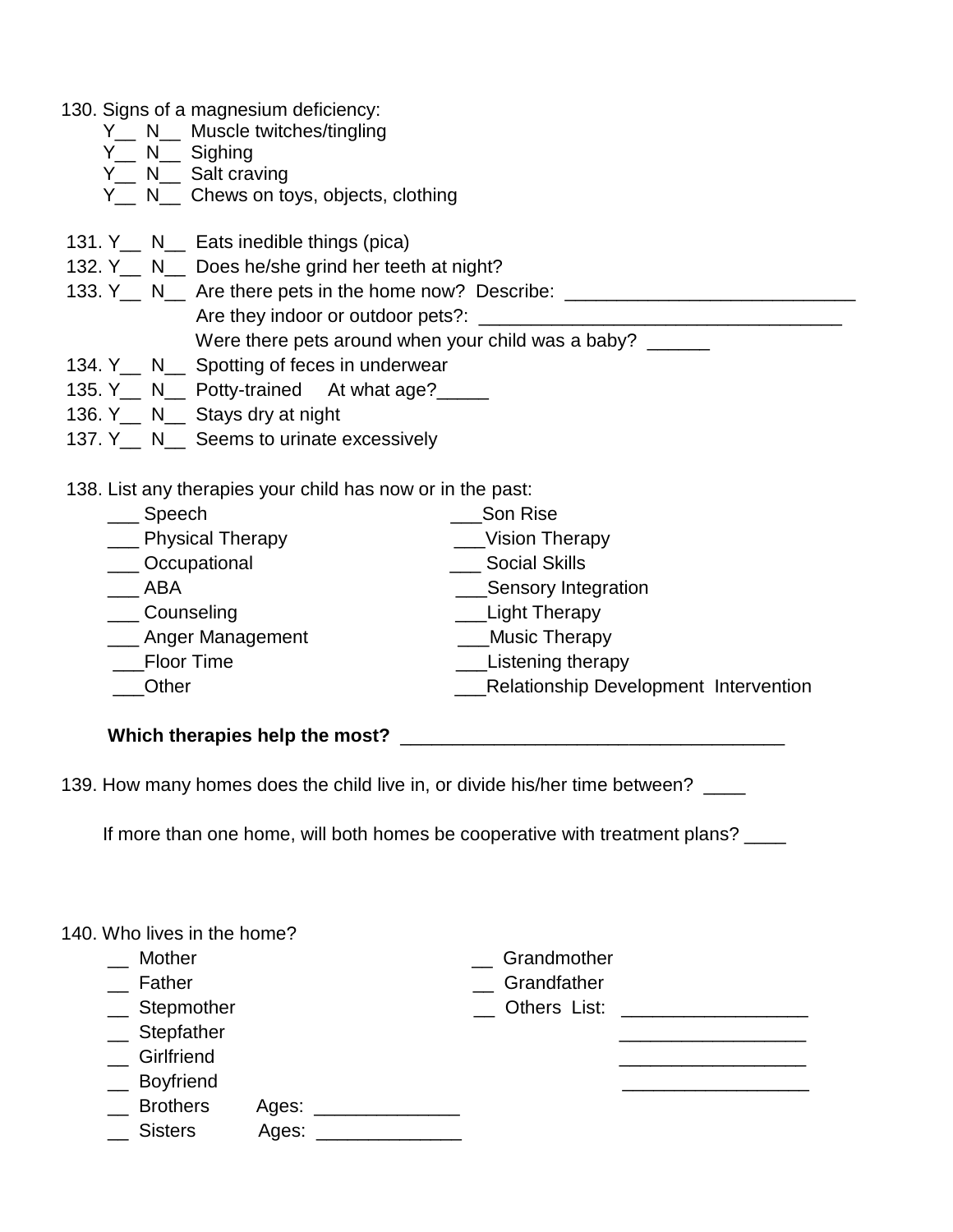141. Y<sub>\_</sub> N\_ Please list any surgeries from the age of 2 and older:

 $\frac{1}{2}$  ,  $\frac{1}{2}$  ,  $\frac{1}{2}$  ,  $\frac{1}{2}$  ,  $\frac{1}{2}$  ,  $\frac{1}{2}$  ,  $\frac{1}{2}$  ,  $\frac{1}{2}$  ,  $\frac{1}{2}$  ,  $\frac{1}{2}$  ,  $\frac{1}{2}$  ,  $\frac{1}{2}$  ,  $\frac{1}{2}$  ,  $\frac{1}{2}$  ,  $\frac{1}{2}$  ,  $\frac{1}{2}$  ,  $\frac{1}{2}$  ,  $\frac{1}{2}$  ,  $\frac{1$ 

 $\mathcal{L}_\text{max}$  , and the set of the set of the set of the set of the set of the set of the set of the set of the set of the set of the set of the set of the set of the set of the set of the set of the set of the set of the

142. Family history (Please check all that apply)

| $\equiv$ Allergies<br>Alzheimer's<br>__ Asthma<br>Autism<br>Celiac disease<br>Crohn's disease<br>_ Fibromyalgia<br>$\equiv$ Lupus | _ Chronic Fatigue syndrome<br>_ Eczema Yeast problems<br>_ Genetic disorders<br>_ Irritable Bowel Syndrome                                                                                                                                                                | __ Multiple Sclerosis<br>Obsessive Compulsive disorder<br>Parkinson's<br>Seizures<br>_ Tic disorders<br>_ Thyroid disorders<br>Tourette disorder<br>_ Ulcerative colitis<br>_ Wheat (gluten) sensitivity |  |  |
|-----------------------------------------------------------------------------------------------------------------------------------|---------------------------------------------------------------------------------------------------------------------------------------------------------------------------------------------------------------------------------------------------------------------------|----------------------------------------------------------------------------------------------------------------------------------------------------------------------------------------------------------|--|--|
|                                                                                                                                   | 143. Y <sub>__</sub> N__ Ever had full psychological testing and evaluation?<br>Please include a copy of the report.                                                                                                                                                      |                                                                                                                                                                                                          |  |  |
|                                                                                                                                   | 144. Y__ N__ Does he/she ever run away?<br>How often? Now the state of the state of the state of the state of the state of the state of the state of the state of the state of the state of the state of the state of the state of the state of the state of the state of |                                                                                                                                                                                                          |  |  |
|                                                                                                                                   | 145. Y N Ever been in a residential treatment center?                                                                                                                                                                                                                     |                                                                                                                                                                                                          |  |  |
|                                                                                                                                   | 146. Y <sub>__</sub> N__ Ever been arrested?<br>How many times? ______                                                                                                                                                                                                    |                                                                                                                                                                                                          |  |  |
| 147. Full name, address and phone number of Preschool/School:                                                                     |                                                                                                                                                                                                                                                                           |                                                                                                                                                                                                          |  |  |
|                                                                                                                                   |                                                                                                                                                                                                                                                                           |                                                                                                                                                                                                          |  |  |
|                                                                                                                                   | 148. What county is the school in?                                                                                                                                                                                                                                        |                                                                                                                                                                                                          |  |  |